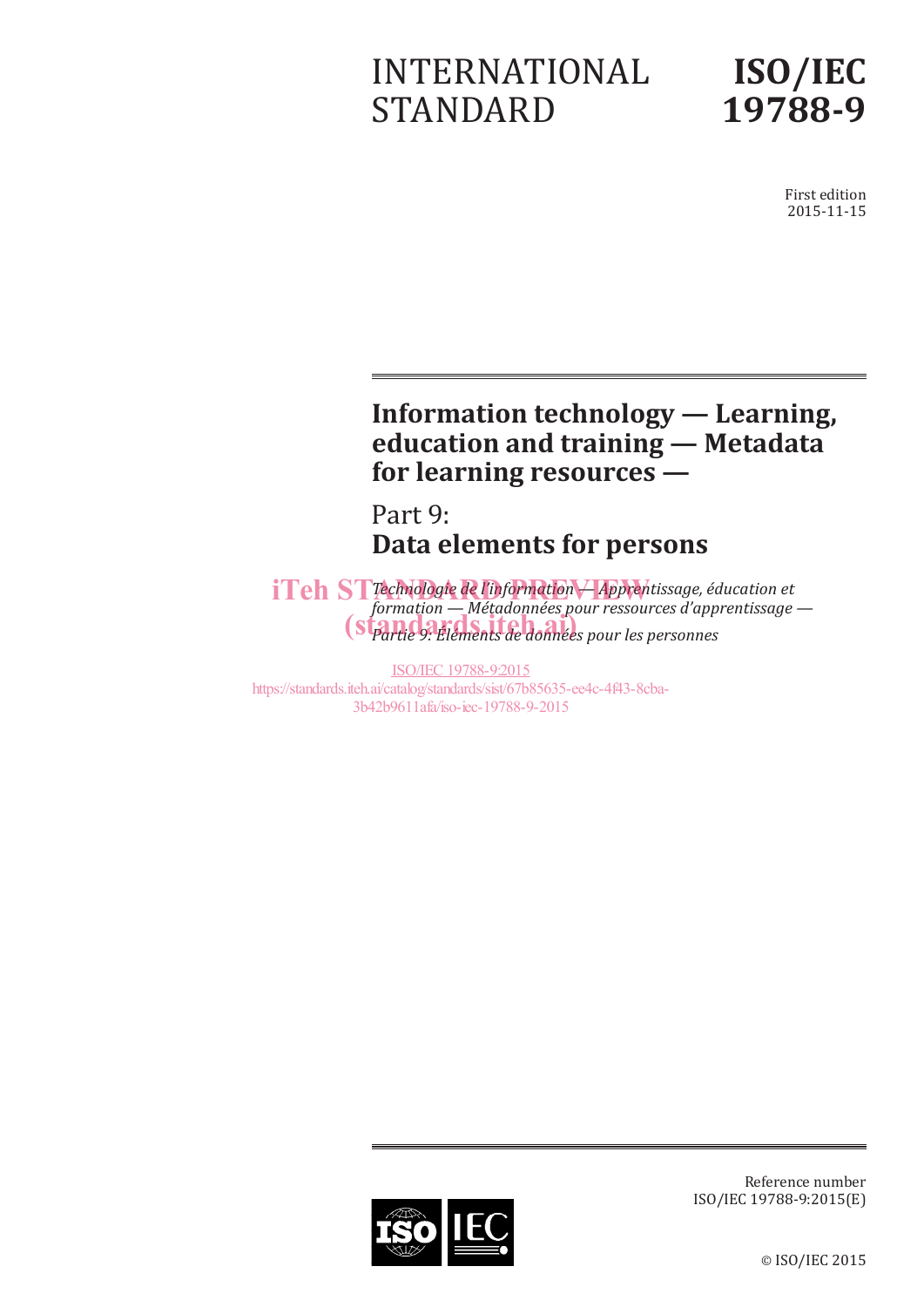## iTeh STANDARD PREVIEW (standards.iteh.ai)

ISO/IEC 19788-9:2015 https://standards.iteh.ai/catalog/standards/sist/67b85635-ee4c-4f43-8cba-3b42b9611afa/iso-iec-19788-9-2015



© ISO/IEC 2015, Published in Switzerland

All rights reserved. Unless otherwise specified, no part of this publication may be reproduced or utilized otherwise in any form or by any means, electronic or mechanical, including photocopying, or posting on the internet or an intranet, without prior written permission. Permission can be requested from either ISO at the address below or ISO's member body in the country of the requester.

ISO copyright office Ch. de Blandonnet 8 • CP 401 CH-1214 Vernier, Geneva, Switzerland Tel. +41 22 749 01 11 Fax +41 22 749 09 47 copyright@iso.org www.iso.org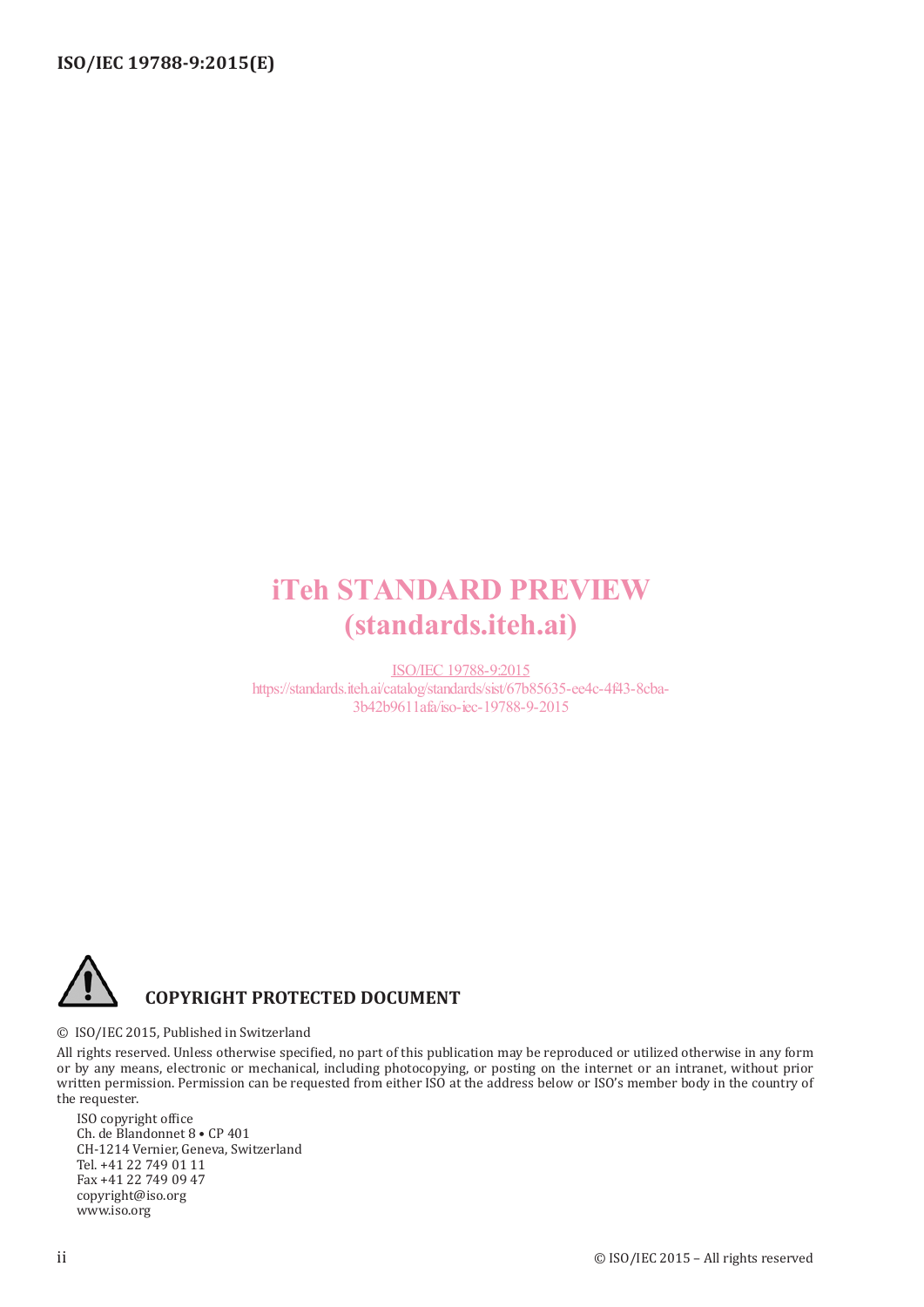## **Contents**

Page

| 1 | 1.1<br>1.2<br>1.3                                                                                                                   |                                                                                                                                                                                                                                                                                                                                                                            |  |
|---|-------------------------------------------------------------------------------------------------------------------------------------|----------------------------------------------------------------------------------------------------------------------------------------------------------------------------------------------------------------------------------------------------------------------------------------------------------------------------------------------------------------------------|--|
| 2 |                                                                                                                                     |                                                                                                                                                                                                                                                                                                                                                                            |  |
| 3 |                                                                                                                                     |                                                                                                                                                                                                                                                                                                                                                                            |  |
| 4 |                                                                                                                                     |                                                                                                                                                                                                                                                                                                                                                                            |  |
| 5 | 5.1<br>5.2<br>5.3<br>5.4<br>5.5<br>5.6<br>5.7<br>5.8<br>5.9<br>5.10<br>5.11<br>5.12<br>5.13<br>5.14<br>5.15<br>5.16<br>5.17<br>5.18 | Data element specifications 22<br>Geolocation (DES0900)<br>Latitude (DES1000)<br>6<br>Longitude (DES1100)<br>Has Communication Account (DES1200)<br>Service Provided (DES1300)<br>VoIP ID (DES1400) <u>ISO/IEC 19788-92015</u><br>Social Network Name (DES1600) and Sist/67b85635-ee4c-4f43-8cba-0<br>Social Network ID (DES1600) and Sist/67b85635-ee4c-4f43-8cba-0<br>10 |  |
| 6 | 6.1<br>6.2                                                                                                                          | Resource classes from ISO/IEC 19788-1 and other parts <b>Manual Community</b> 11<br>6.2.1<br>6.2.2<br>6.2.4<br>6.2.5<br>6.2.6<br>6.2.7<br>6.2.8                                                                                                                                                                                                                            |  |
| 7 | 7.1<br>7.2                                                                                                                          |                                                                                                                                                                                                                                                                                                                                                                            |  |
| 8 | 8.1                                                                                                                                 | Predefined Data Element Group Specifications (DEGS) <b>Manufation</b> 23                                                                                                                                                                                                                                                                                                   |  |
|   |                                                                                                                                     |                                                                                                                                                                                                                                                                                                                                                                            |  |
|   |                                                                                                                                     |                                                                                                                                                                                                                                                                                                                                                                            |  |
|   |                                                                                                                                     | Annex C (normative) XML Names: English, French and Russian <b>Manual Annex C</b> (normative) XML Names: English, French and Russian <b>Manual Annex 17</b>                                                                                                                                                                                                                 |  |
|   |                                                                                                                                     | Annex D (normative) Data Element Specification (DES) diagram <b>Element Specification</b> (DES) diagram                                                                                                                                                                                                                                                                    |  |
|   |                                                                                                                                     |                                                                                                                                                                                                                                                                                                                                                                            |  |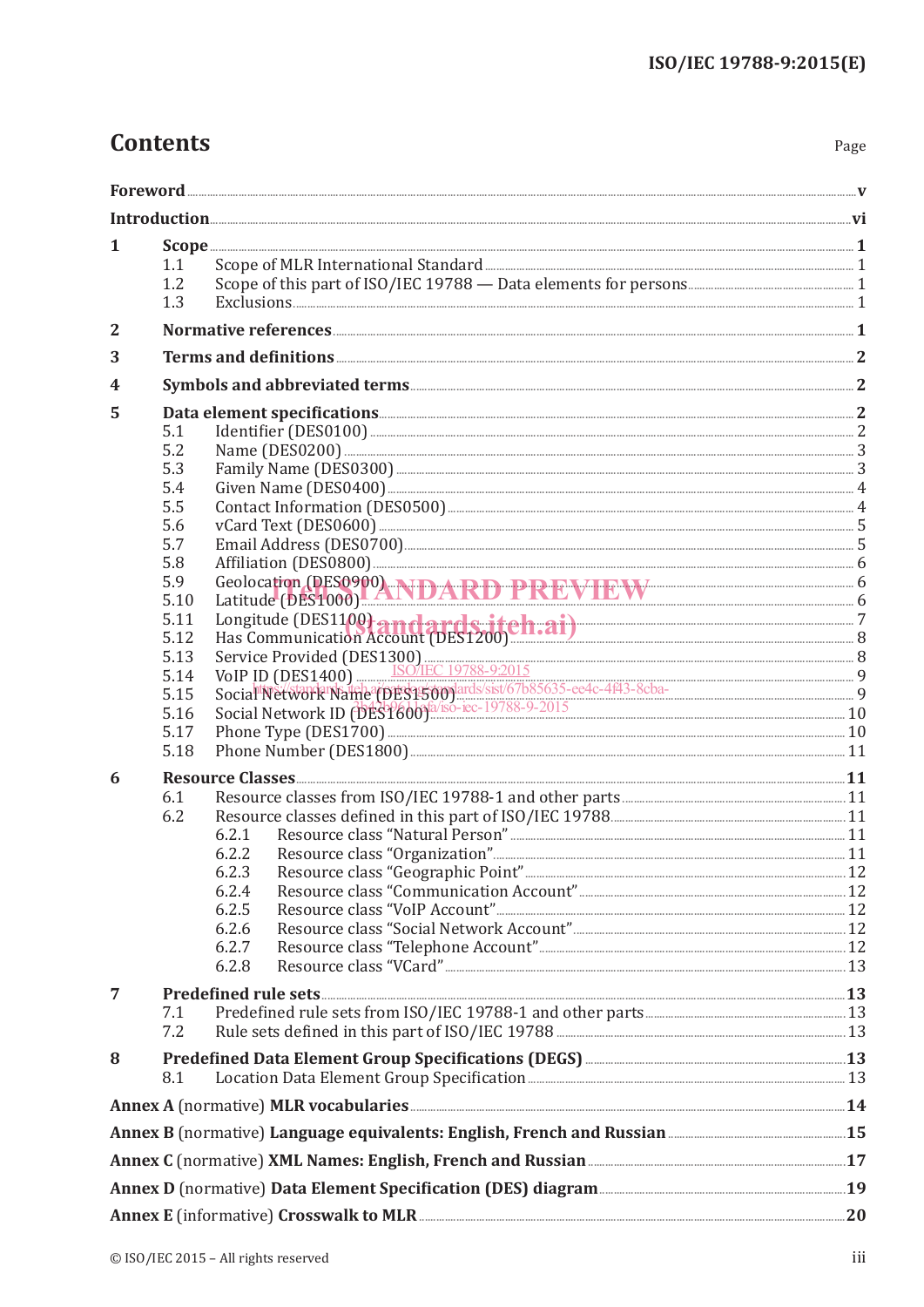### **ISO/IEC 19788-9:2015(E)**

**Bibliography**.............................................................................................................................................................................................................................**23**

## iTeh STANDARD PREVIEW (standards.iteh.ai)

ISO/IEC 19788-9:2015 https://standards.iteh.ai/catalog/standards/sist/67b85635-ee4c-4f43-8cba-3b42b9611afa/iso-iec-19788-9-2015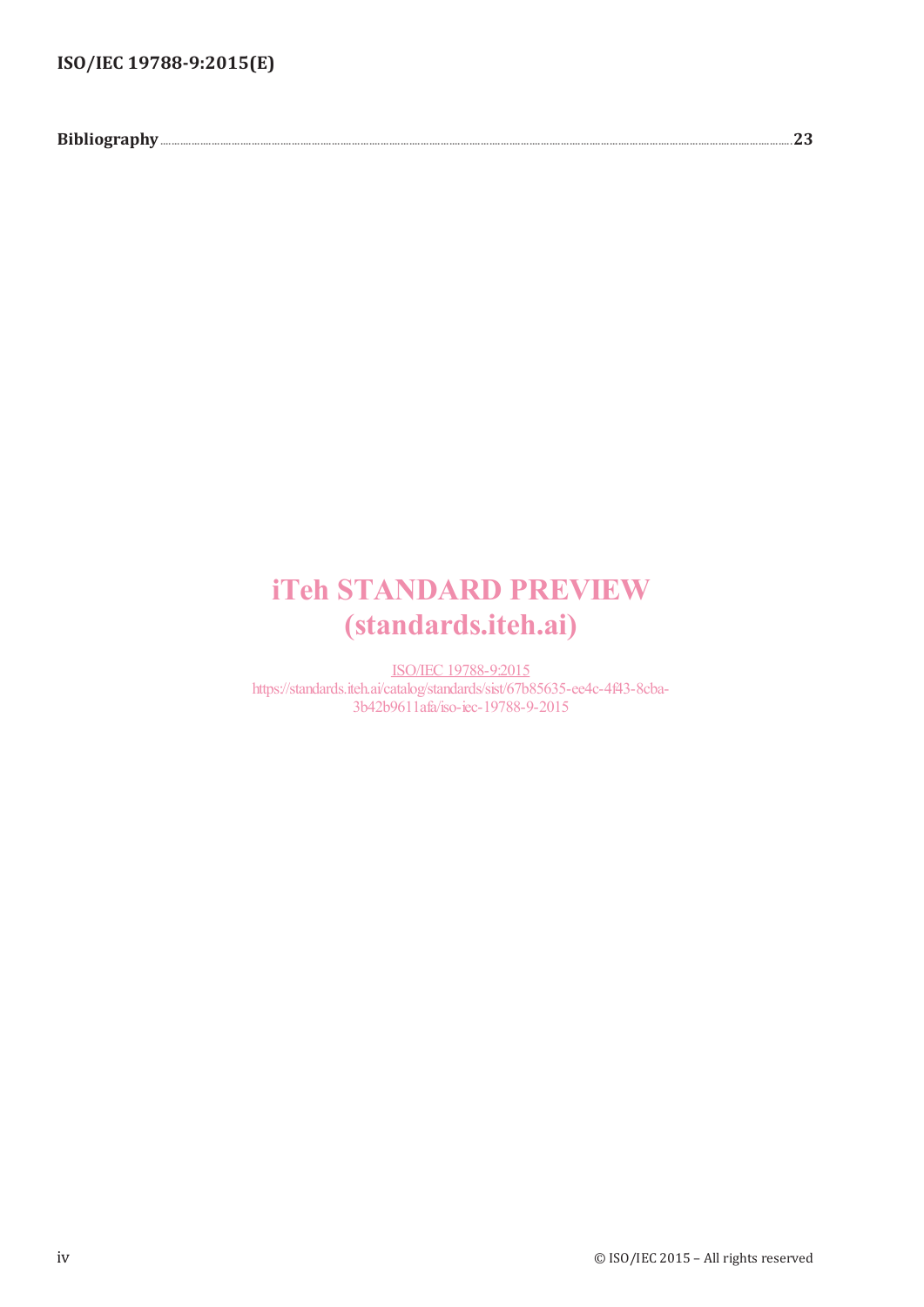## **Foreword**

ISO (the International Organization for Standardization) and IEC (the International Electrotechnical Commission) form the specialized system for worldwide standardization. National bodies that are members of ISO or IEC participate in the development of International Standards through technical committees established by the respective organization to deal with particular fields of technical activity. ISO and IEC technical committees collaborate in fields of mutual interest. Other international organizations, governmental and non-governmental, in liaison with ISO and IEC, also take part in the work. In the field of information technology, ISO and IEC have established a joint technical committee, ISO/IEC JTC 1.

The procedures used to develop this document and those intended for its further maintenance are described in the ISO/IEC Directives, Part 1. In particular the different approval criteria needed for the different types of document should be noted. This document was drafted in accordance with the editorial rules of the ISO/IEC Directives, Part 2 (see www.iso.org/directives).

Attention is drawn to the possibility that some of the elements of this document may be the subject of patent rights. ISO and IEC shall not be held responsible for identifying any or all such patent rights. Details of any patent rights identified during the development of the document will be in the Introduction and/or on the ISO list of patent declarations received (see www.iso.org/patents).

Any trade name used in this document is information given for the convenience of users and does not constitute an endorsement.

For an explanation on the meaning of ISO/specific terms and expressions related to conformity<br>assessment as well as information about ISO's adherence to the WTO principles in the Technical assessment, as well as information about ISO's adherence to the WTO principles in the Technical Barriers to Trade (TBT) see the **following URI: Foreword - Supplementary** information

The committee responsible for this document is ISO/IEC JTC 1, *Information technology*, Subcommittee ISO 36, *Information technology for learning, education and training.* https://standards.iteh.ai/catalog/standards/sist/67b85635-ee4c-4f43-8cba-

ISO/IEC 19788 consists of the following parts, under the seneral title *Information technology* — *Learning, education and training — Metadata for learning resources:*

- *Part 1: Framework*
- *Part 2: Dublin Core elements*
- *Part 3: Basic application profile*
- *Part 4: Technical elements*
- *Part 5: Educational elements*
- *Part 8: Data elements for MLR records*

*The following parts are under preparation:*

- *Part 7: Bindings*
- *Part 9: Data elements for persons*
- *Part 11: Migration from the LOM to MLR*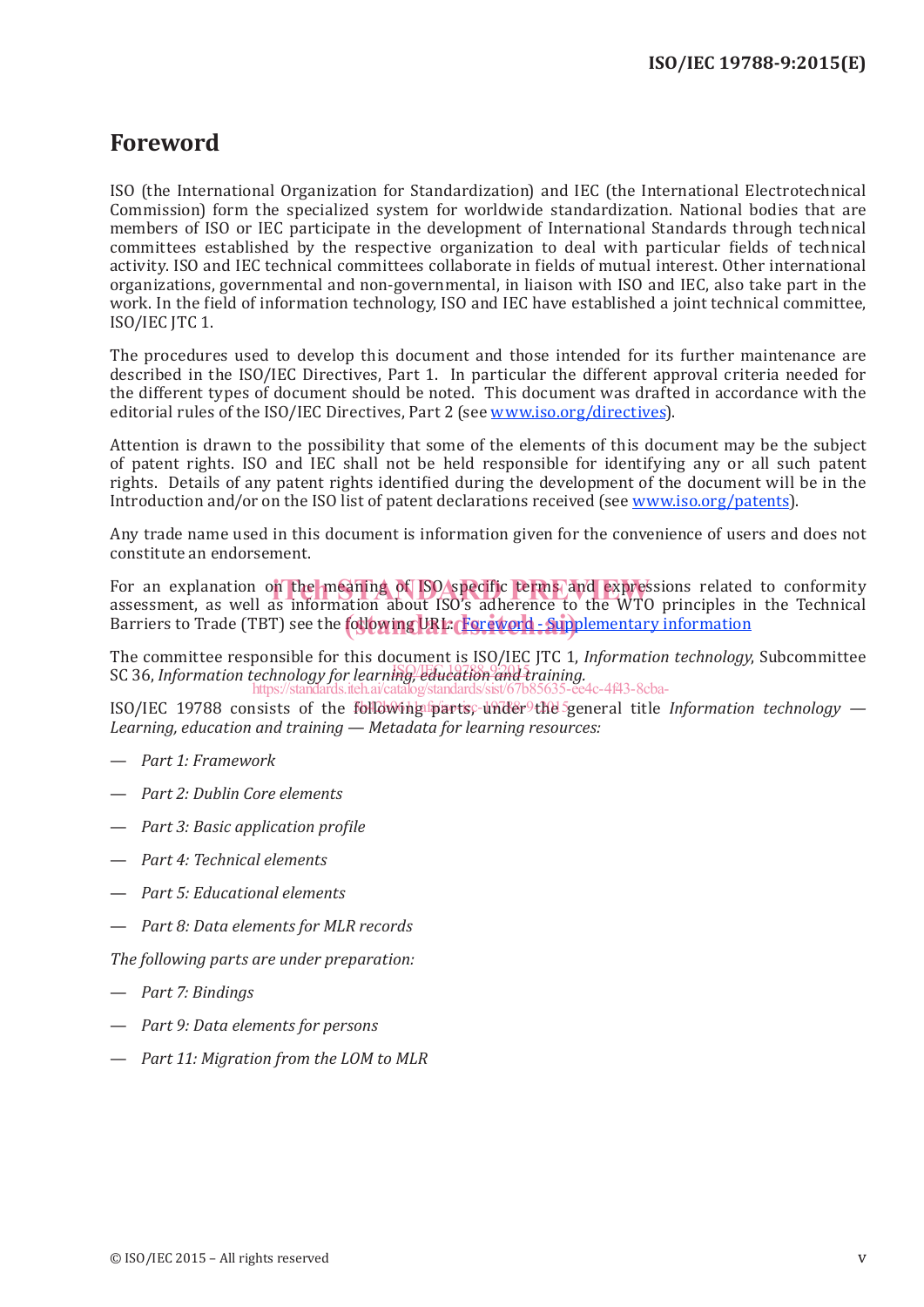## **Introduction**

The primary purpose of ISO/IEC 19788 is to facilitate (1) the description of a learning resource by providing a standards-based approach to the identification and specification of the metadata elements required to describe a learning resource, e.g. as a metadata learning resource (MLR) record, and (2) the search, discovery, acquisition, evaluation, and use of learning resources, for instance, by learners, instructors or automated software processes.

This International Standard is modularly structured with all subsequent parts corresponding to a specified set of user requirements for the identification and specification of metadata elements having a particular focus and intended use in the description of a learning resource. This includes categories of metadata elements focused on technical perspectives, pedagogical aspects, availability and intellectual property aspects, bindings, etc.

This part of ISO/IEC 19788 uses the data element specification model and framework provided in ISO/IEC 19788-1 to specify data elements for the description of persons (individual or organization). Persons here are entities that need description because they are related to a learning resource (e.g. they created or contributed to the learning resource). Data elements specified in this part of ISO/IEC 19788 can provide, for example, the given name, family name and email address of such a person contributing to the learning resource under description.

## iTeh STANDARD PREVIEW (standards.iteh.ai)

ISO/IEC 19788-9:2015 https://standards.iteh.ai/catalog/standards/sist/67b85635-ee4c-4f43-8cba-3b42b9611afa/iso-iec-19788-9-2015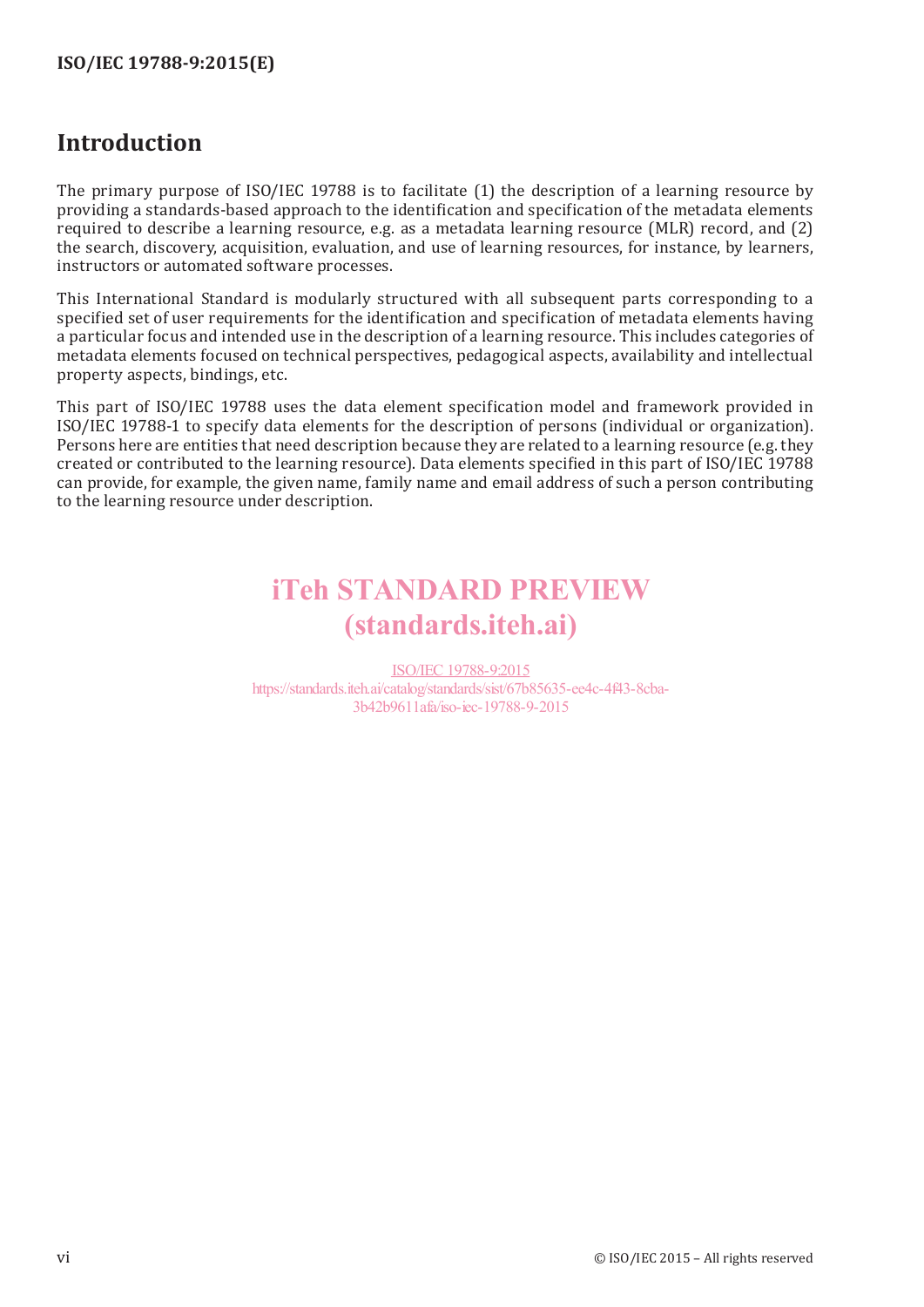## **Information technology — Learning, education and training — Metadata for learning resources —**

## Part 9: **Data elements for persons**

### **1 Scope**

### **1.1 Scope of MLR International Standard**

The primary purpose of this International Standard is to specify metadata elements and their attributes for the description of learning resources. This includes the rules governing the identification of data elements and the specification of their attributes.

This International Standard provides data elements for the description of learning resources and resources directly related to learning resources.

This International Standard provides principles, rules and structures for the specification of the description of a learning resource; it identifies and specifies the attributes of a data element, as well<br>as the rules governing their use. The key principles stated in ISO/IEC 19788-1, are informed by a as the rules governing their use. The key principles stated in ISO/IEC 19788-1 are informed by a as the rules governing their use. The key principles stated in 150/122 17700 1 are informed by a<br>user requirements-driven context with the aim of supporting multilingual and cultural adaptability requirements from a global perspective.

ISO/IEC 19788-1 is information technology neutral and defines a set of common approaches, i.e. https://standard.item.ai/catalogies.com/interest.com/interest.com/interest.com/interest.com/interest.com/inter<br>methodologies and constructs, which apply to the development of the subsequent parts of ISO/IEC 19788. 3b42b9611afa/iso-iec-19788-9-2015

#### **1.2 Scope of this part of ISO/IEC 19788 — Data elements for persons**

This part of ISO/IEC 19788 provides data elements for the description of persons (individual or organization) that are related to the description of a learning resource.

These elements can later be combined with other descriptive elements from other type 1 parts of ISO/IEC 19788 or other standards to provide the description of a learning resource and of related entities needed for that description.

#### **1.3 Exclusions**

Excluded from the scope of this part of ISO/IEC 19788 are descriptive elements of a person as a learning resource. The provision of descriptive elements of a person as a learning resource might be addressed in another (future) part of ISO/IEC 19788.

### **2 Normative references**

The following documents, in whole or in part, are normatively referenced in this document and are indispensable for its application. For dated references, only the edition cited applies. For undated references, the latest edition of the referenced document (including any amendments) applies.

ISO 6709:2008, *Standard representation of geographic point location by coordinates*

ISO/IEC 19788-1, *Information technology — Learning, education and training — Metadata for learning resources — Part 1: Framework*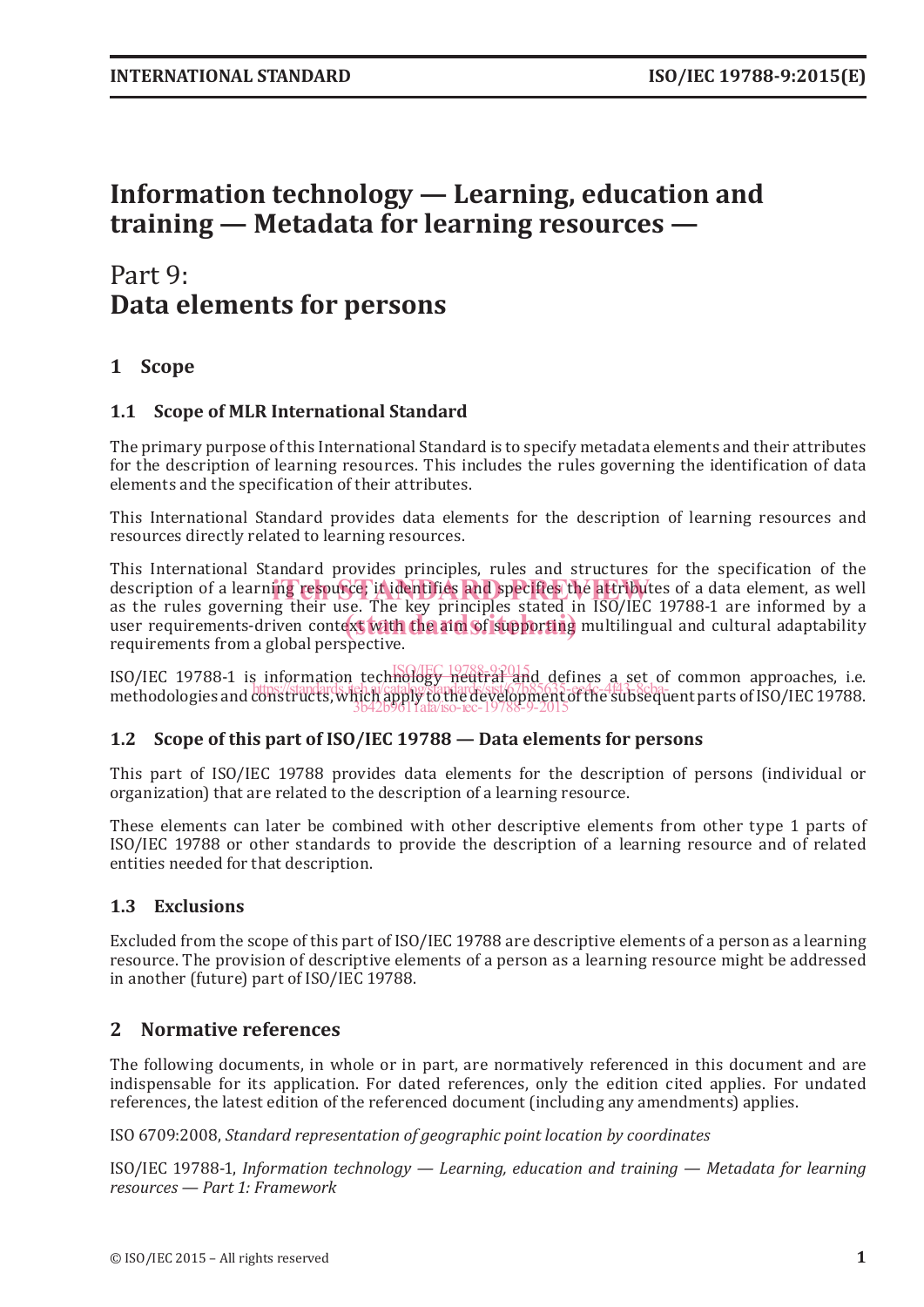### **3 Terms and definitions**

For the purposes of this document, the terms and definitions given in ISO/IEC 19788-1 and the following apply.

#### **3.1**

#### **document**

piece of written, printed, or electronic matter that provides information

[SOURCE: Adapted from the Oxford English Dictionary]

#### **3.2**

**vCard**

*document* (3.1) that provides contact information about a person (individual or organization) and that is conformant with the vCard 4.0 specification (IETF RFC6350) or earlier vCard 3.0 or vCard 2.1 specifications

Note 1 to entry: IETF RFC 6350 is available as http://tools.ietf.org/pdf/rfc6350.pdf.

Note 2 to entry: All conformant vCards contains a value for the VERSION property.

### **4 Symbols and abbreviated terms**

| <b>DEGS</b>                      | Data Element Group Specification                                                                                                                |  |
|----------------------------------|-------------------------------------------------------------------------------------------------------------------------------------------------|--|
| <b>DES</b>                       | Data Element Specification STANDARD PREVIEW                                                                                                     |  |
| <b>FOAF</b>                      | <i>(standards.iteh.ai)</i><br>Friend of a Friend                                                                                                |  |
| GPS                              | <b>Global Positioning System</b><br><b>ISO/IEC 19788-9:2015</b>                                                                                 |  |
| <b>IRM</b>                       | https://standards.jteh.ai/catalog/standards/sist/67b85635-ee4c-4f43-8cba-<br>International Reference Meridian 3b42b9611afa/iso-iec-19788-9-2015 |  |
| <b>PRS</b>                       | Predefined Rule Set                                                                                                                             |  |
| RC.                              | Resource Class                                                                                                                                  |  |
| <b>URI</b>                       | Uniform Resource Identifier                                                                                                                     |  |
| WGS                              | World Geodetic System                                                                                                                           |  |
| Data element specifications<br>5 |                                                                                                                                                 |  |

### **5.1 Identifier (DES0100)**

| Data element specification |                                                                                                                                                                                                   |  |  |
|----------------------------|---------------------------------------------------------------------------------------------------------------------------------------------------------------------------------------------------|--|--|
| l Identifier               | ISO_IEC_19788-9:2015::DES0100                                                                                                                                                                     |  |  |
|                            | Data element specification attributes                                                                                                                                                             |  |  |
| Property name              | identifier                                                                                                                                                                                        |  |  |
| Definition                 | alphanumeric string uniquely associated with a person<br>(individual or organization) that serves to differentiate that<br>person from other persons within a referenced identification<br>schema |  |  |
| Linguistic indicator       | linguistic                                                                                                                                                                                        |  |  |
| Domain                     | Person<br>(ISO_IEC_19788-1:2011::RC0003)                                                                                                                                                          |  |  |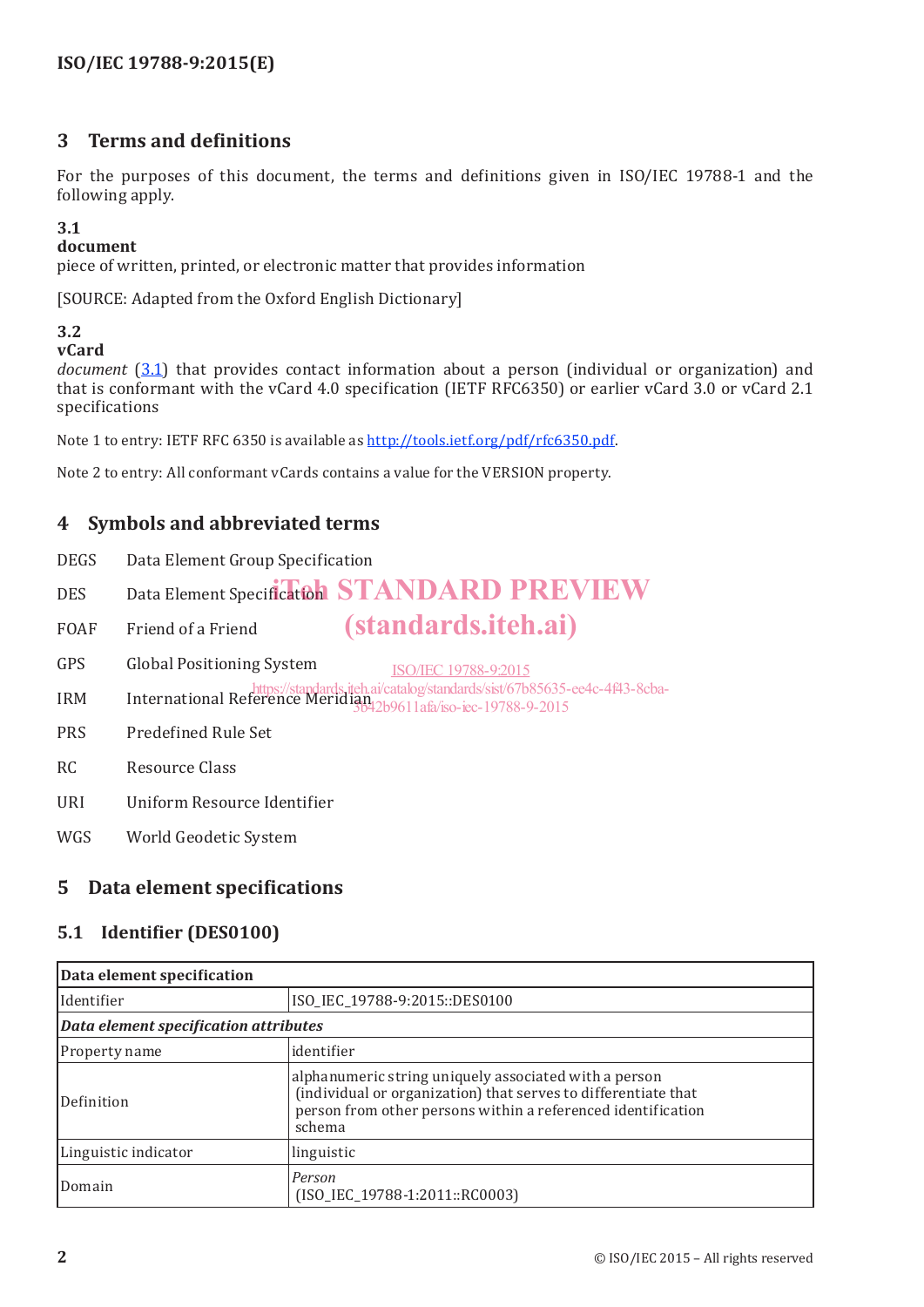| Data element specification |                                                                                                    |
|----------------------------|----------------------------------------------------------------------------------------------------|
| Codomain                   | literal                                                                                            |
| Content value rules        | <b>MLR STRING</b><br>(ISO_IEC_19788-1:2011::PRS0001)                                               |
| Refines                    |                                                                                                    |
|                            | 1) Union List of Artist Names ID: 500208005 (English)                                              |
| Example(s)                 | 2) Union List of Artist Names ID: 500218573 (English)                                              |
|                            | 1. Precede the identifier with the name of the entity<br>responsible for assigning the identifier. |
| Note(s)                    | 2. See examples in Reference $[2]$ , sections 9.18<br>and 11.11.                                   |

## **5.2 Name (DES0200)**

| Data element specification             |                                                                                                            |
|----------------------------------------|------------------------------------------------------------------------------------------------------------|
| Identifier                             | ISO_IEC_19788-9:2015::DES0200                                                                              |
| Data element specification attributes  |                                                                                                            |
| Property name                          | name                                                                                                       |
| Definition                             | word, phrase, character, or group of characters by which a<br>person (individual or organization) is known |
| Linguistic indicator                   | linguistic                                                                                                 |
| Domain                                 | <i><b>Festandards.itch.ai</b></i><br>(ISO_IEC_19788-1:2011::RC0003)                                        |
| Codomain                               | literal ISO/IEC 19788-9:2015                                                                               |
| https://standai<br>Content value rules | ee4c-4t43-8cba-<br>MLR STRING<br>$(150)^{126}$ $(19788)^{120}$ $(2011)^{86}$ $R5000$ 1)                    |
| Refines                                |                                                                                                            |
|                                        | <sub>(Arabic</sub> ) سـ ينا ابـن <sub>(1</sub>                                                             |
| Example(s)                             | 2) Hong Gil-dong (English)                                                                                 |
|                                        | <u>홍길동</u> (Korean)                                                                                        |
|                                        | 3) Université du Québec à Montréal (French)                                                                |
|                                        | 1. Refines http://xmlns.com/foaf/0.1/name                                                                  |
| Note(s)                                | 2. See examples in Reference $[2]$ , sections 9.2 and 11.2.                                                |

## **5.3 Family Name (DES0300)**

| Data element specification            |                                                                                                           |  |
|---------------------------------------|-----------------------------------------------------------------------------------------------------------|--|
| l Identifier                          | ISO_IEC_19788-9:2015::DES0300                                                                             |  |
| Data element specification attributes |                                                                                                           |  |
| Property name                         | family name                                                                                               |  |
| Definition                            | name common to all members of the individual's family (as<br>distinguished from each member's given name) |  |
| Linguistic indicator                  | linguistic                                                                                                |  |
| Domain                                | Natural Person<br>$(ISO_{1}EC_{1}9788-9:2015::RC0001)$                                                    |  |
| Codomain                              | literal                                                                                                   |  |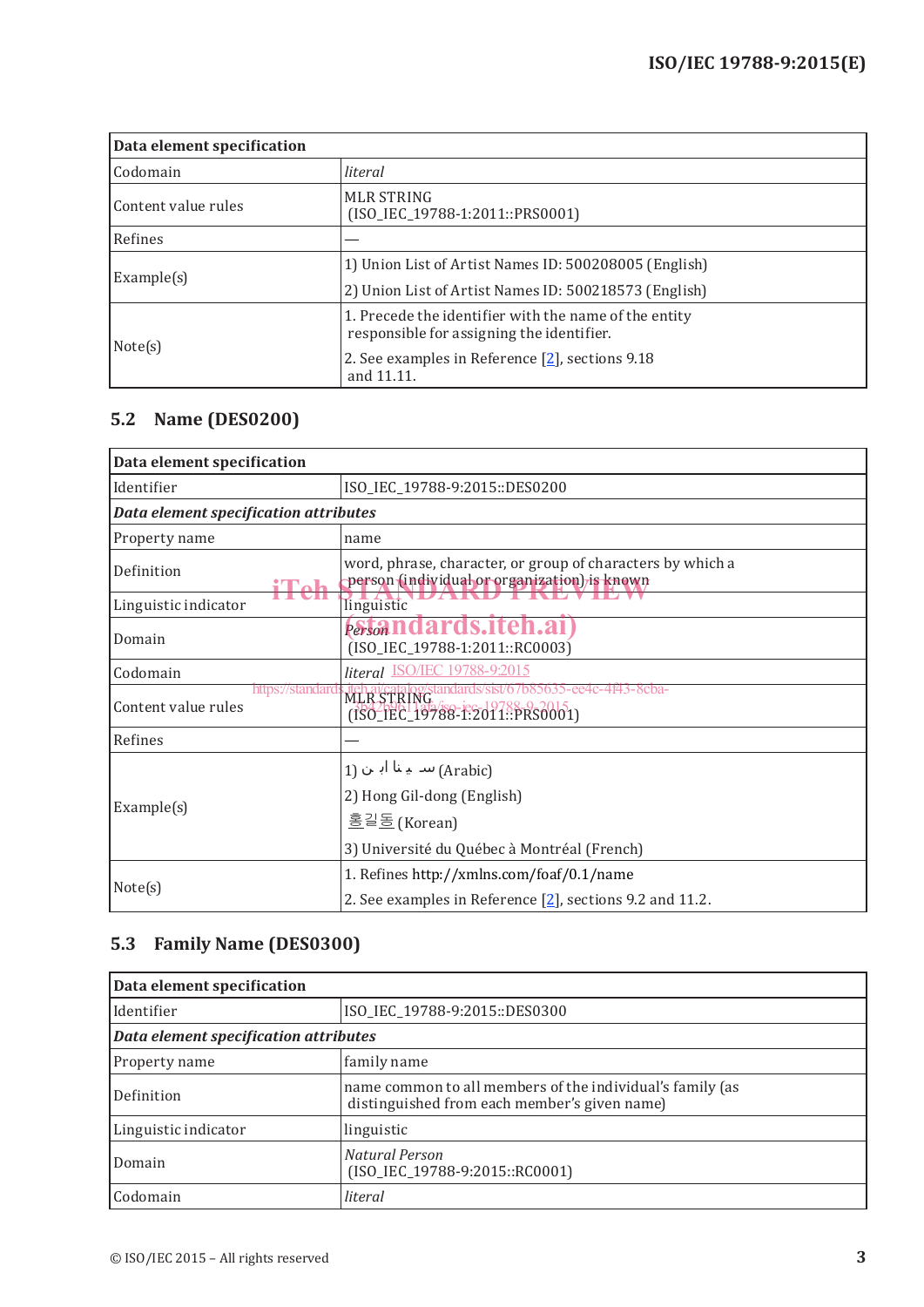| Data element specification |                                                                                                                                                                                                                        |
|----------------------------|------------------------------------------------------------------------------------------------------------------------------------------------------------------------------------------------------------------------|
| Content value rules        | <b>MLR STRING</b><br>$(ISO_{1}EC_{1}9788-1:2011::PRS0001)$                                                                                                                                                             |
| Refines                    |                                                                                                                                                                                                                        |
| Example(s)                 | 홍 (Korean)                                                                                                                                                                                                             |
|                            | 1. Synonym for "family name": surname                                                                                                                                                                                  |
| Note(s)                    | 2. In some societies or culture, there are no "family names"<br>as such or the full name of the individual consists of<br>a single name (a single character string). In such<br>cases, use DES0200 instead of DES0300. |
|                            | 3. Refines http://xmlns.com/foaf/0.1/familyName                                                                                                                                                                        |

### **5.4 Given Name (DES0400)**

| Data element specification            |                                                                                                                                                                                  |  |
|---------------------------------------|----------------------------------------------------------------------------------------------------------------------------------------------------------------------------------|--|
| Identifier                            | ISO_IEC_19788-9:2015::DES0400                                                                                                                                                    |  |
| Data element specification attributes |                                                                                                                                                                                  |  |
| Property name                         | given name                                                                                                                                                                       |  |
| Definition                            | personal name that specifies and differentiates between<br>members of a group of individuals, especially in a family, all<br>of whose members usually share the same family name |  |
| Linguistic indicator                  | linguistic <sub>standards.iteh.ai</sub> )                                                                                                                                        |  |
| Domain                                | Natural Person<br>(ISO_IEC_19788-9:2015;;RC0001)                                                                                                                                 |  |
| Codomain<br>https:                    | ditenuids.iteh.ai/catalog/standards/sist/67b85635-ee4c-4f43-8cba-                                                                                                                |  |
| Content value rules                   | MLR STRÎNG2b9611afa/iso-iec-19788-9-2015<br>(ISO_IEC_19788-1:2011::PRS0001)                                                                                                      |  |
| Refines                               |                                                                                                                                                                                  |  |
| Example(s)                            | 길동 (Korean)                                                                                                                                                                      |  |
| Note(s)                               | Refines http://xmlns.com/foaf/0.1/givenName                                                                                                                                      |  |

## **5.5 Contact Information (DES0500)**

| Data element specification            |                                                       |  |
|---------------------------------------|-------------------------------------------------------|--|
| Identifier                            | ISO_IEC_19788-9:2015::DES0500                         |  |
| Data element specification attributes |                                                       |  |
| Property name                         | contact information                                   |  |
| Definition                            | contact information related to the person, as a vCard |  |
| Linguistic indicator                  | non-linguistic                                        |  |
| Domain                                | Person<br>(ISO_IEC_19788-9:2015::RC0003)              |  |
| Codomain                              | <i>VCard</i><br>(ISO_IEC_19788-9:2015::RC0008)        |  |
| Content value rules                   | N/A                                                   |  |
| Refines                               |                                                       |  |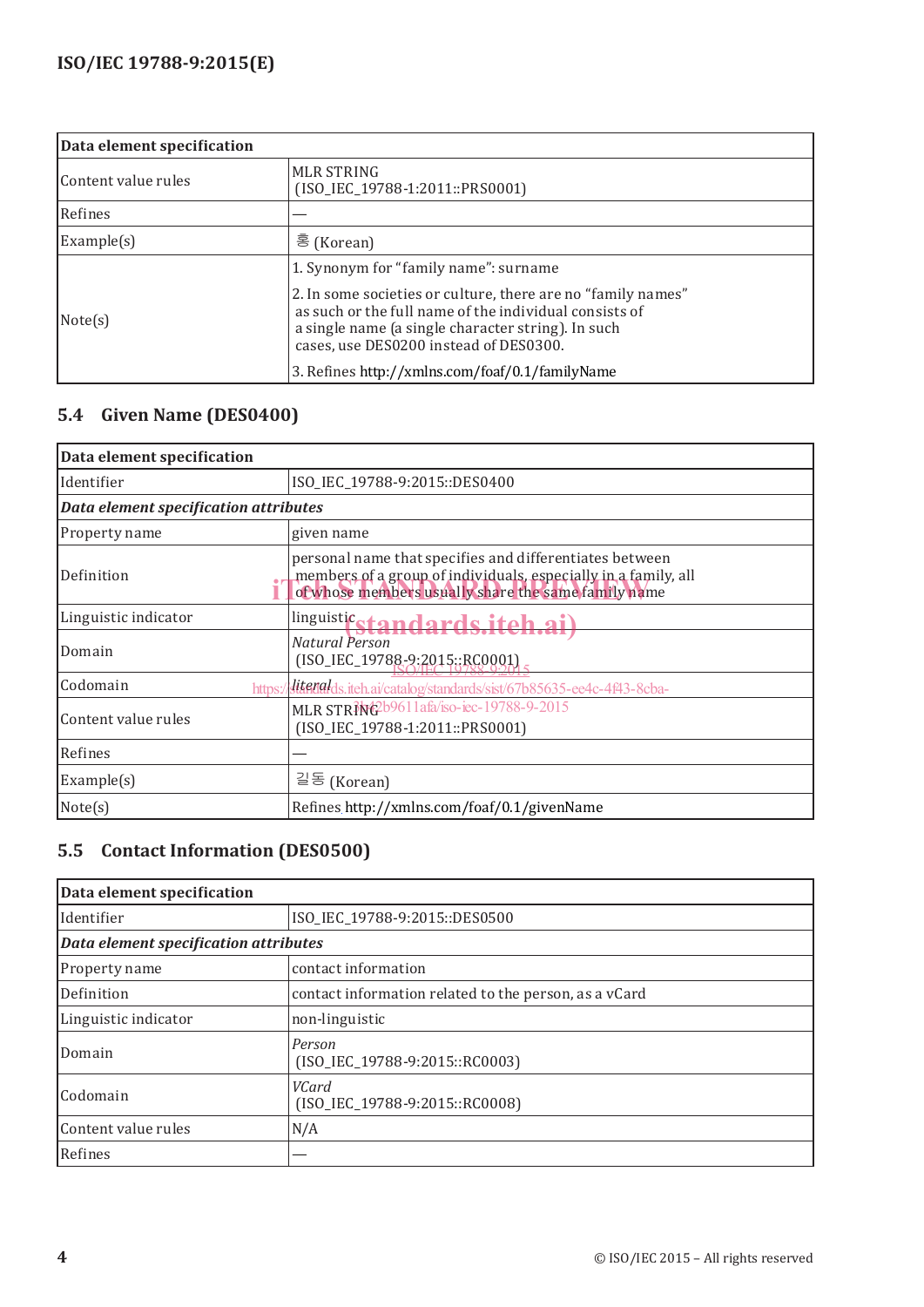| Data element specification |                                                                         |
|----------------------------|-------------------------------------------------------------------------|
|                            | 1) Resource denoted by http://example.com/v314159.vcf                   |
| Example(s)                 | 2) Resource denoted by<br>urn:uuid:690e54c0-c37e-11e4-8135-0002a5d5c51b |
| Note(s)                    |                                                                         |

## **5.6 vCard Text (DES0600)**

| Data element specification                      |                                                                                                                                                                                                                                                                                                                    |  |
|-------------------------------------------------|--------------------------------------------------------------------------------------------------------------------------------------------------------------------------------------------------------------------------------------------------------------------------------------------------------------------|--|
| Identifier                                      | ISO_IEC_19788-9:2015::DES0600                                                                                                                                                                                                                                                                                      |  |
| Data element specification attributes           |                                                                                                                                                                                                                                                                                                                    |  |
| Property name                                   | vCard text                                                                                                                                                                                                                                                                                                         |  |
| Definition                                      | text content of the vCard                                                                                                                                                                                                                                                                                          |  |
| Linguistic indicator                            | non-linguistic                                                                                                                                                                                                                                                                                                     |  |
| Domain                                          | <b>VCard</b><br>(ISO_IEC_19788-9:2015::RC0008)                                                                                                                                                                                                                                                                     |  |
| Codomain                                        | literal                                                                                                                                                                                                                                                                                                            |  |
| Content value rules                             | <b>RS_DES0600</b>                                                                                                                                                                                                                                                                                                  |  |
| Refines                                         |                                                                                                                                                                                                                                                                                                                    |  |
| <b>i Feh</b><br>Example(s)<br>https://standards | <b>BEGIN VCARDAKU P</b><br>VERSION:4.0<br>010.arh.u.id.ed2e0980 c2ca 41eA-bd82-0002a5d5c51b<br>KIND:org<br>FN;LANGUAGE=en:International Organization for Standardization<br>FN;LANGUAGE=fr;Organisation internationale de normalisation<br>ЕN;LANGUAGE=ru:Мехдународная организация по стандартизации<br>END:VCARD |  |
| Note(s)                                         | The vCard example is the value of 'vCard text' for the vCard<br>denoted by urn:uuid:690e54c0-c37e-11e4-8135-0002a5d5c51b.                                                                                                                                                                                          |  |

| <b>ID: RS_DES0600</b> |                                                                                                                         |  |
|-----------------------|-------------------------------------------------------------------------------------------------------------------------|--|
| Rule_ID               | Rule statement/Example(s) & Note(s)                                                                                     |  |
| 01                    | A MLR STRING (ISO_IEC_19788-1:2011::PRS0001)                                                                            |  |
| 02                    | Shall be conformant with the vCard 4.0 specification (IETF RFC6350) or earlier vCard 3.0 or<br>vCard 2.1 specifications |  |

### **5.7 Email Address (DES0700)**

| Data element specification            |                                                    |  |
|---------------------------------------|----------------------------------------------------|--|
| l Identifier                          | ISO_IEC_19788-9:2015::DES0700                      |  |
| Data element specification attributes |                                                    |  |
| Property name                         | email address                                      |  |
| Definition                            | an Internet mailbox associated with the individual |  |
| Linguistic indicator                  | non-linguistic                                     |  |
| Domain                                | Natural Person<br>(ISO_IEC_19788-9:2015::RC0001)   |  |
| Codomain                              | literal                                            |  |